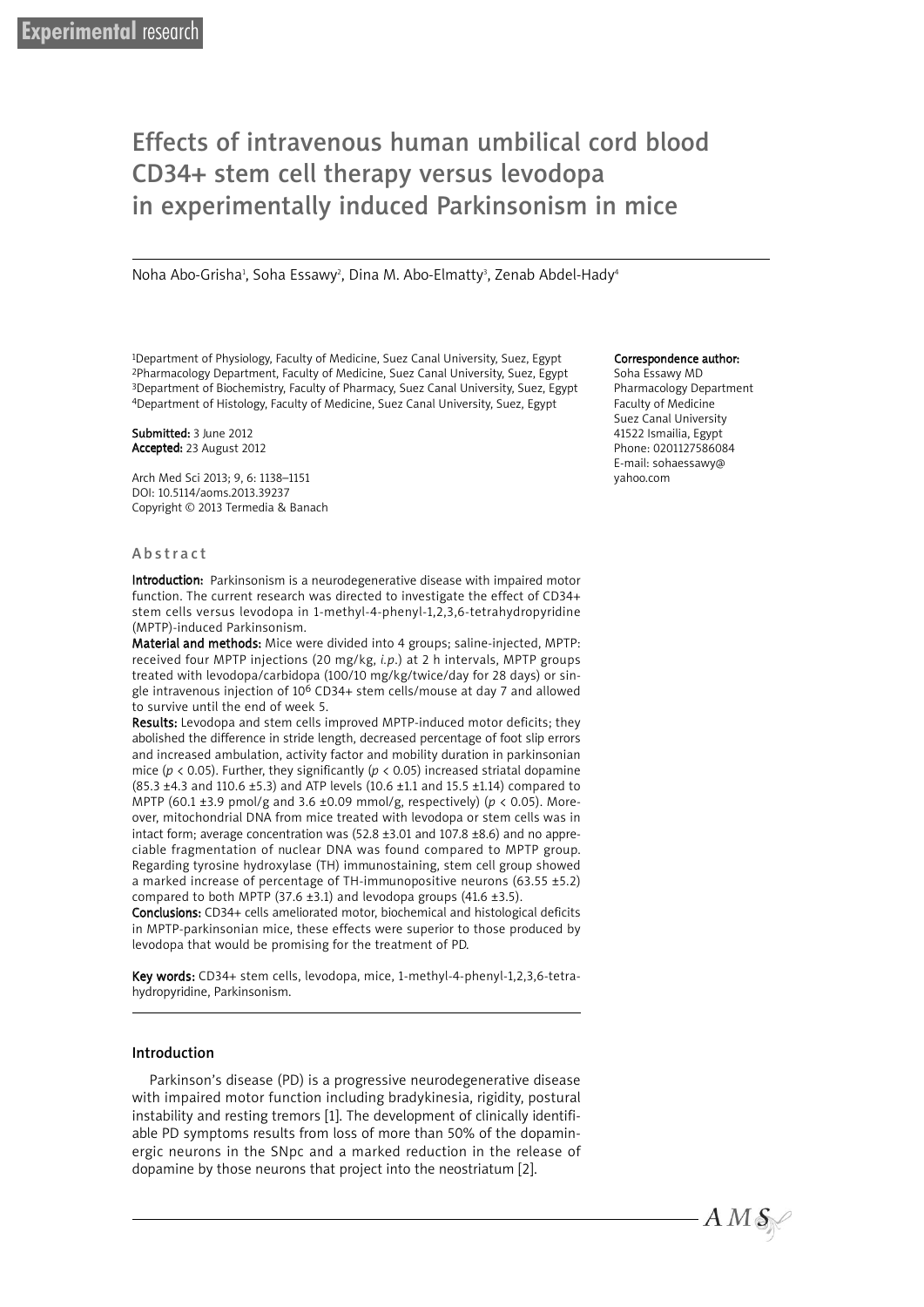The causes of the majority of PD cases remain undefined, but multiple factors such as age-related neurodegeneration, genetic constitution and toxin exposure may play a role [3]. In the absence of a genetic cause, environmental influences appear to play an important role in PD [4]. Whether caused by toxin exposure or genetic susceptibility, evidence suggests that subsequent oxidative stress, inflammation, and apoptosis play a major role in promoting neurodegeneration [5]. In addition, mitochondrial dysfunction has been implicated as decreased activity of complex I of the electron transport chain (ETC) and the more recent description of mtDNA deletions was reported in PD patients [6].

The MPTP mouse model replicates many neuropathologic and neurochemical features of PD. 1-Methyl-4-phenylpyridinium ion (MPP+), the metabolite of MPTP, inhibits complex I of the mitochondrial ETC [6]. 1-Methyl-4-phenyl-1,2,3,6-tetrahydropyridine causes selective loss of dopaminergic neurons in the SNpc leading to dopamine depletion in the caudate putamen and selective motor impairment in rodents [7].

Levodopa has had an established position in the treatment of Parkinson's disease for the last 40 years. The treatment is relatively easy in the first uncomplicated stage of PD, but at the late stages the levodopa treatment is a challenge due to the changes in reactivity to single doses as a result of changes in its pharmacokinetics, reactivity of dopamine receptors and progressive loss of dopaminergic neurons [8]. Surgical treatment is not better than drugs [9]. Cell transplantation has emerged as a therapeutic alternative. In order to make cell therapy in PD successful, the cells must produce dopamine in appropriate amounts, survive and make connections with the host tissue and they should be effective in reducing PD symptoms [10].

Human umbilical cord blood (HUCB) is a major source for hematopoietic stem cells used in regenerative medicine to repair loss of organ function. Possible targets for regenerative medicine include CNS applications [11]. Human umbilical cord blood cells present multiple benefits including their simple and economical retrieval and their immaturity, which may play a significant role when transplanted into a mismatched host [12]. Further, they are considered to be an accessible and less immunogenic source for mesenchymal, unrestricted somatic and for other stem cells with pluri/multipotent properties [13]. Using rodent models, intravenous HUCB stem cells have been reported to migrate and accumulate in injured areas of spinal cord, amyotrophic lateral sclerosis, heat and cerebral strokes, and to differentiate into neural cells, and thus improve functional recovery of these animals [14–17].

To the best of our knowledge studies of potential use of stem cells in the setting of PD mostly use embryonic stem cells [18]. Furthermore, relatively few studies have used HUCB stem cells and those studies examined the effect of mesenchymal stem cells but not of hematopoietic stem cells. Therefore, the present study aimed to evaluate the ameliorating effect of intravenous HUCB CD34+ stem cell therapy on experimentally induced Parkinsonism in mice.

# Material and methods

## Animals

Forty-eight female Swiss mice weighing 20–25 g were used. Mice were purchased from the National Centre of Research (Cairo, Egypt), housed in clean cages under hygienic conditions and allowed to acclimatize for 7 days before starting the experiment. Mice were kept on standard chow and water ad libitum with reversed dark-light cycle. The behavioral tests were done daily at 4 p.m. to minimize the circadian influence on animal behavior. All experimental protocols were approved by the Institutional Animal Care and Use Committee at Suez Canal University. All efforts were made to minimize animal suffering and to reduce the number of animals used.

#### Drugs and chemicals

1-Methyl-4-phenyl-1,2,3,6-tetrahydropyridine hydrochloride (Sigma-Aldrich, MO, USA) was dissolved in sterile saline. Levodopa/carbidopa was kindly provided by Global Napi Pharmaceuticals (Cairo, Egypt) and dissolved in distilled water. mtDNA isolation kit (Bio Vision, USA) and Wizard® nDNA purification kit (Promega Corporation, Madison, WI, USA) were used according to the manufacturer's instructions. CD34 separation kit (Dynabeads M-450 CD34, DETACHaBEAD CD34, Dynal Biotech ASA, Oslo, Norway). The biotinylated rabbit anti-mouse tyrosine hydroxylase antibodies were purchased from R&D Systems® (Minneapolis, USA), whereas horseradish peroxidase (HRP) was purchased from DakoCytomation (Carpinteria, USA). All other chemicals were obtained from Sigma-Aldrich (St. Louis, MO, USA).

## Induction of experimental Parkinsonism

Experimental Parkinsonism was induced in groups II, III and IV by injections of four doses of MPTP hydrochloride (20 mg/kg/2 h, *i.p*.) in a volume of 2 ml/kg [19].

## Experimental protocol

Mice were randomly allocated into four groups, twelve mice each: group I (saline group): mice received 4 *i.p.* injections of sterile saline (2 ml/kg) parallel to MPTP. Group II (MPTP group): 1 week after MPTP injection, mice received distilled water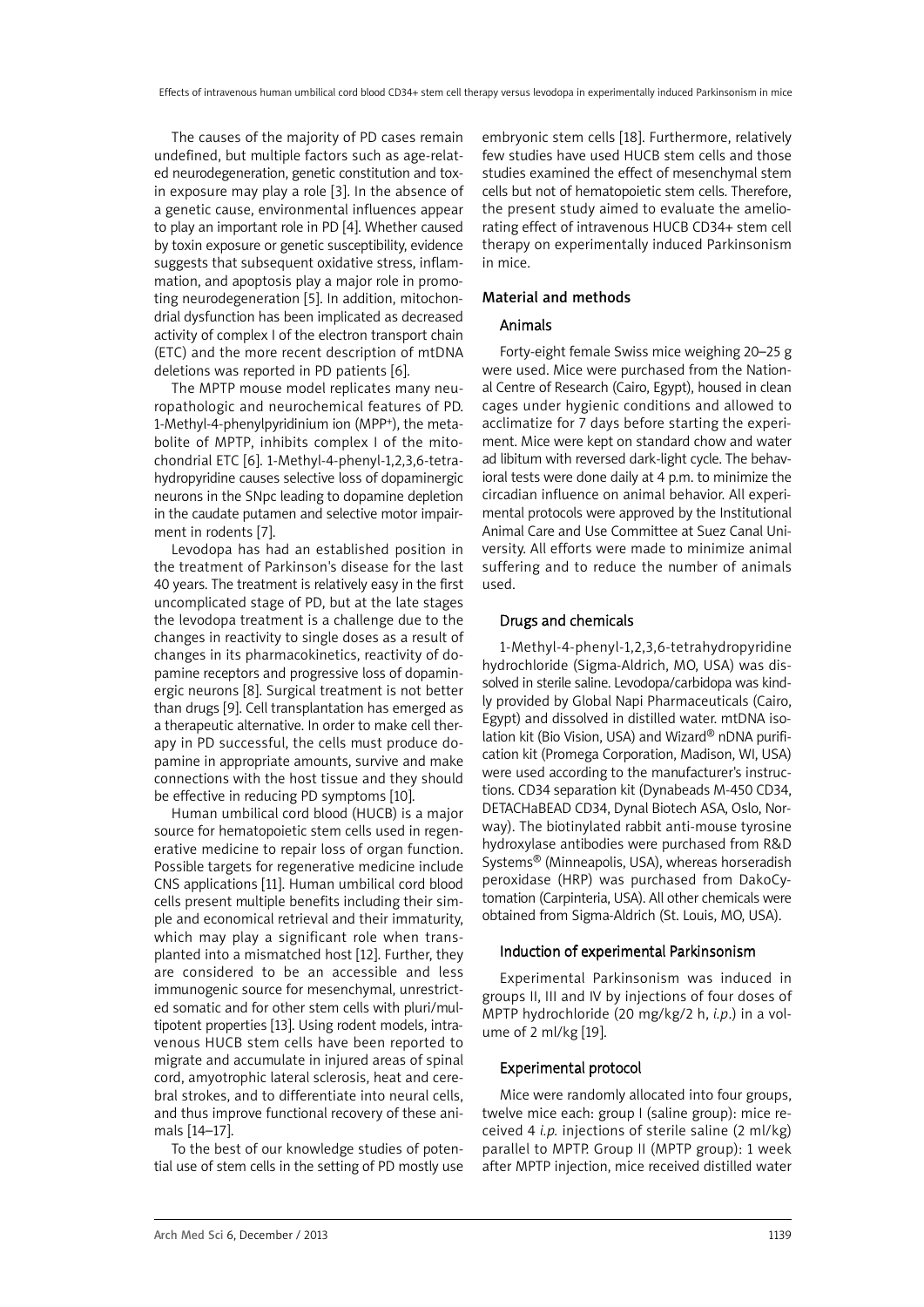(1 ml/kg/twice a day, *p.o.*) parallel to levodopa treatment. Group III (Levodopa group): 1 week after MPTP injection, mice received levodopa/carbidopa (100/10 mg/kg/twice a day, *p.o*.) in a volume of 1 ml/kg [20]. Distilled water or levodopa was administered by oral gavage starting at day 7 – after the baseline evaluation of motor function – and continued until the end of week 5. Group IV (Stem cell group): 1 week after MPTP injection, mice received a single intravenous injection of 10<sup>6</sup> CD34+ stem cells/mouse at day 7 and allowed to survive until the end of week 5 [21].

## Technique of collection, separation and transplantation of CD34+ stem cells

#### CD34+ cell collection

The HUCB was used as the source of CD34+ cells. After obtaining informed consent, HUCB was collected ex-utero from healthy full-term pregnant women with a male fetus during normal vaginal delivery. The HUCB was collected from four volunteers in four 50 ml graded sterile plastic Falcon tubes (Greiner Bio-One, Germany) containing 7 ml of citrate phosphate dextrose adenine-1 (CPDA-1) anticoagulant. Immediately after the cord cutting, and before the placental separation, the maternal end of the umbilical cord was sterilized with ethyl alcohol (70%) and the blood was allowed to flow into the tube. Blood samples were kept at a temperature of 4°C during the transport and storage procedures until being processed within 24 h after collection [22].

#### CD34+ cell separation and purification

*Isolation of low density mononuclear cells (MNC)*

UCB was collected in presence of anticoagulant and was diluted 1 : 1 in isolation buffer (100 ml phosphate buffered saline (PBS) + 10 ml richen placental medium (RPMI) + 1 ml 10% fetal calf serum (FCS) (Lonza Bioproducts, Belgium). Seven millilitres of diluted UCB sample was layered drop by drop using sterile Pasteur pipettes into a sterile centrifuge tube (50 ml, Greiner Bio-One, Germany) containing 15 ml of lymphocyte separation medium, Ficoll-Hypaque solution (Sigma Aldrich, Cat# H8889), and submitted to density gradient centrifugation at 2500 rpm for 20 min at room temperature in order to isolate the buffy coat containing the lowdensity MNC. The MNC were transferred carefully to a new sterile tube using sterile Pasteur pipettes and washed twice with PBS through centrifugation at 2000 rpm for 10 min. Then the pellet was resuspended in cold isolation buffer. The total volume was 1 ml and was maintained at 2–8°C [23].

#### *Dynabeads washing procedure*

The Dynabeads M-450 CD34, supplied as a suspension of  $4 \times 10^8$  beads/ml in phosphate buffered

saline (PBS), pH 7.4, containing 0.1% human serum albumin (HSA) and  $0.02\%$  (NaN<sub>3</sub>), were resuspended thoroughly in the vial. The desired amount of Dynabeads was transferred into a washing tube that was placed in a Dynal MPC for 1 min and the fluid was pipetted off. The tube was removed from the Dynal MPC and 2 ml of washing buffer (PBS/ 0.1% BSA) was added and resuspended, the previous step was repeated, and the washed Dynabeads were resuspended in an equal volume of washing buffer that was originally pipetted from the vial.

#### *Positive selection and characterization of CD34+ cells*

The optimal concentration of Dynabeads M-450 CD34 was  $4 \times 10^7$  beads/ml. The cells were resuspended thoroughly with a pipette with a narrow tip to prevent cells from aggregating before adding them to the beads; the cells were added to the beads then the mixture was vortexed for 2–3 s and the cell-bead suspension was incubated for 30 min at 2–8°C with gentle tilt rotation. The cell-bead complexes were resuspended then vortexed for 2–3 s, the tube was placed in a DYNAL MPC for 2 min to separate Dynabeads M-450 CD34-rosetted cells from non-target cells, the isolation buffer was added to the height of the magnet, and the supernatant containing non-rosetted cells was aspirated while the tube was still exposed to the magnet. This step was repeated. After the final wash, the rosettes were resuspended in 100 µl of isolation buffer per  $4 \times 10^7$  beads used.

#### *Detachment of beads from purified cells*

One hundred microlitres DETACHaBEAD CD34 was added per  $4 \times 10^7$  Dynabeads M-450 CD34 in a volume of 100 µl and the mixture was vortexed for 2-3 s then incubated for 15 min at 37°C with gentle tilt rotation. After incubation, 2 ml of isolation buffer was added and vortexed for 2–3 s to enhance detachment of Dynabeads M-450 CD34 from the cells; the tube was placed on the DYNAL MPC and the Dynabeads M-450 CD34 were allowed to accumulate on the tube wall for 2 min. The released cells were transferred to a new tube and the previous step was repeated three times then pooling released cells into a single tube. The tube with the pooled isolated cells was placed on the DYNAL MPC for 2 min to remove any residual beads and the supernatant containing released cells was transferred to a fresh conical tube. Finally 50  $\mu$ l of NH<sub>3</sub>Cl was added to the supernatant to hemolyse any red blood cells [24].

#### Assessment of the quantity and quality of the separated CD34+ cells

The quantity of the isolated CD34+ cells was assessed by putting the sample on automated cell counters (Hitachi auto analyzer, Japan) [25]. The quality of the isolated CD34+ cells was determined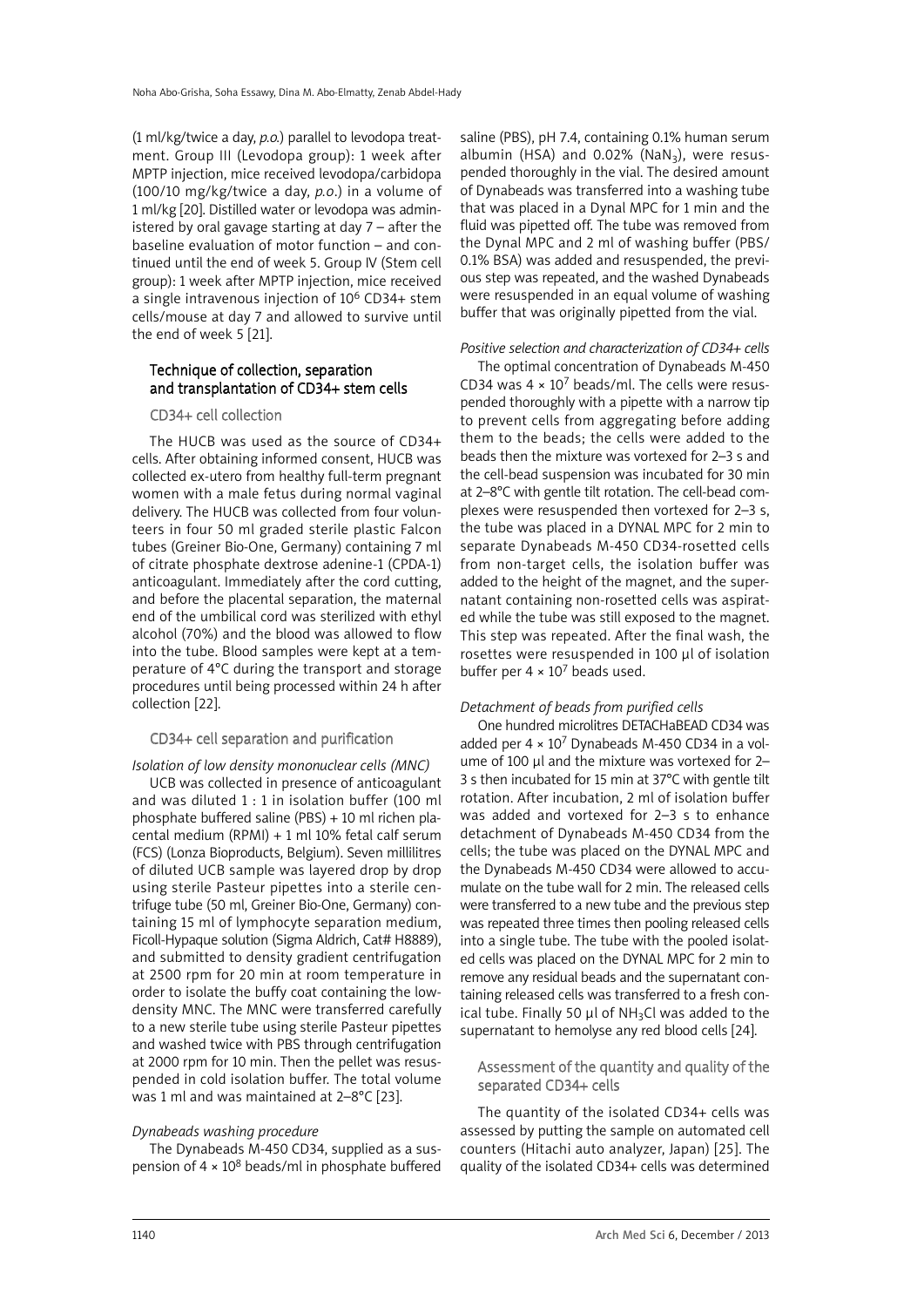by using the trypan blue dye exclusion test: the viable cells were not stained [26].

#### Transplantation of CD34+ cells

A single dose of 10<sup>6</sup> CD34+ stem cells/mouse were injected intravenously in the tail vein after inducing venodilatation by rubbing the tail with alcohol [21].

#### Functional assessment

At the end of week 1, mice were screened for the motor function in the following tests and revaluated again at the end of the therapeutic period (at the end of week 5).

## Stride length quantitative gait analysis test

Mice were habituated to the apparatus for 3 days prior to starting the experiments. The apparatus was composed of an open field (60 cm × 60 cm × 40 cm) illuminated by a light (80 lx), in which a runway (4.5 cm wide, 42 cm long, borders 12 cm high) was arranged to lead out into a dark wooden box (20 cm × 17 cm × 10 cm). Stride lengths were measured by wetting animals' fore- and then hind paws with pencil black ink and letting them trot on a strip of paper (4.5 cm wide, 40 cm long) down the brightly lit runway towards the dark goal box. The forelimb stride lengths were first measured for all animals, then the hind-limbs on a new strip of paper, once the forelimb inked paws had dried. Stride lengths were measured manually as the distance between two paw-prints. The mean of the three longest stride lengths (corresponding to maximal velocity) were measured from each run. Pawprints made at the beginning (7 cm) and the end (7 cm) of the run were excluded because of velocity changes. Runs in which the mice made stops or obvious decelerations observed by the experimenter were excluded from the analysis [27].

## Grid walking test

It assesses the ability to accurately place the forepaws during spontaneous exploration of an elevated grid by analyzing the frequency the mice failed to accurately grasp the rungs. Mice were placed on a wire circular grid (330 mm in diameter with 15 mm  $\times$  15 mm grid squares) and allowed to freely explore for 3 min. The mice were videotaped and at a later date an experimenter blinded to the treatment group scored the percentage of foot slips out of the first 50 steps taken with the left and right fore and hind paws. A foot slip was scored either when the paw completely missed a rung and thus the limb fell between the rungs and the animal lost balance, or when the paw was correctly placed on the rung but slipped off during weight bearing. The animals required no pretraining but were placed on the grid twice prior to MPTP injection for habituation and to obtain baseline scores [28].

## Open field test

The open-field arena (113 cm  $\times$  113 cm  $\times$  44 cm) was made of dark glass. The floor was painted with white lines that formed a 5 cm  $\times$  5 cm pattern. Mice were introduced individually in the open field arena and behavioral parameters were observed for 5-min sessions; the test was performed under high-light conditions (80 lx). Mice were observed for ambulation (the number of squares crossed), number of stops and mobility duration. An experienced observer, who was blinded to the treatment groups, quantified the open-field locomotive behavior. In addition, an activity factor (number of squares divided by the total number of stops) was calculated [29].

## Processing of the brain

After assessment of the motor performance, mice were anesthetized by injection of thiopental sodium (50 mg/kg) [30] and killed by decapitation. Brains were quickly dissected and washed with ice-cold saline and prepared as 300 µm slices using Vibratome 1000 Plus (United States). The compact part of the SN was dissected from these sections [31]. The SN from the right hemisphere of each mouse was immediately frozen at –80°C and used to detect the male-specific SRY gene (in the stem cell group), dopamine, ATP and extraction of mtDNA and nDNA (in all groups) as described later. The SN from the left hemisphere was prepared for histopathological staining with hematoxylin + eosin  $(H + E)$  and cresyl violet for Nissl staining as well as for immunohistochemical staining for TH.

## Real-time polymerase chain reaction analysis of the male-specific SRY gene

At the end of 5 weeks, the SRY gene (on the Y chromosome) was used to identify male donorderived cells in female recipients. Genomic DNA was extracted from the SNpc of female recipients by Jena Bioscience (Germany) according to the manufacturer's guidelines. Real-time polymerase chain reaction (RT-PCR) was done using (Biocompare, Light Cycler, Germany). The primer sequences used were 5'-CAGCTAACACTGATCTTTTC-3' and 5'-TTAC-TGAGCCAGAATCATAG-3' and concentrations were optimized according to the manufacturer's guidelines (Light Cycler-DNA Amplification Kit SYBR Green I). DNA from normal human females and males was used as negative and positive controls, respectively [32].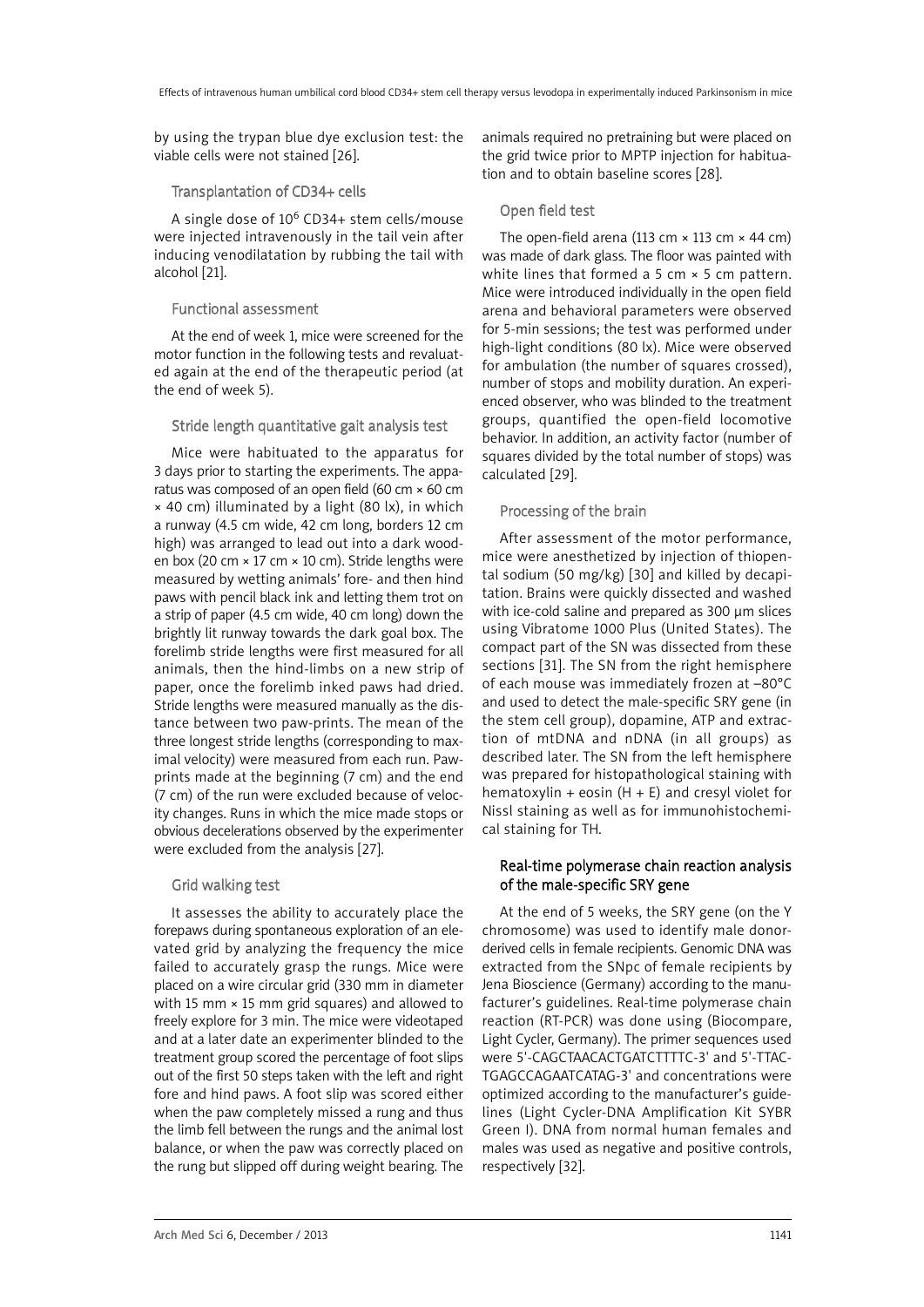#### Determination of dopamine level

#### Sample preparation

Frozen tissue was homogenized for 20 s using a tapered motorized pestle in 500 µl of ice-cold mobile phase (50 mM sodium acetate buffer, pH 4.3, containing 35 mM citric acid, 0.13 mM disodium EDTA, 0.45 mM 1-octanesulfonate and 10% methanol) containing a known amount of 3,4-dihydroxybenzylamine as an internal standard. The homogenized tissue suspension was centrifuged at 10 000  $\times$  g for 1 min, and the supernatant was removed and filtered through a 0.2 µm Teflon syringe filter for HPLC analysis.

## HPLC analysis

Levels of dopamine were measured in the reverse-phase HPLC coupled to ECD. First, the mobile phase was oxidized by a guard cell  $(V = +/450$  mV). The guard cell serves to perform a partial clean up of the mobile phase prior to sample injection. The samples were introduced into the autosampler carrousel (CMA 200, CMA Microdialysis, Solna, Sweden) with the flow rate of mobile phase being 0.8 ml/min (ESA 2200 Analytic Pump, Bischoff, Leonberg, Germany). Separation of the neurotransmitter was carried out by means of a reversephase column (Prontosil 33 × 4.0 mm, pore diameter: 3.0 mm; Bischoff). The substrates were detected by an ESA detector (ESA Coulochem 5100A, Analytical cell ESA 5010). Typical values of applied potential used in the present experiment were ±20 mV at electrode 1 and ±320 mV at electrode 2.

## Determination of ATP

ATP was extracted from the tissues with 10 ml of 0.6 M perchloric acid in the ice bath for 1 min [33]. The extraction mixture was centrifuged for 10 min at 6000  $\times$  g and 4°C, and 6 ml of the supernatant was taken and quickly neutralized to  $pH =$ 6.5 with 1 M KOH solution. The neutralized supernatant was then allowed to stand for 30 min in an ice bath to precipitate most of the potassium perchlorate, which was removed by paper filtration. The filtrate solution was filtered again through a 0.45 µm filter. The final filtrate solution was made up to 8 ml and then stored at –30°C prior to the analysis. The concentration of ATP was determined as described previously [34].

## Assessment of mtDNA integrity

### Isolation of mitochondria

Mitochondria were extracted by differential centrifugations [35]. One part (100 mg) of tissue was homogenized in 0.25 M sucrose in 0.7 M Tris-HCl buffer ( $pH = 7.4$ ) at 1 g tissue : 9 ml of Tris-sucrose. EDTA was added to aid disruption of cells. Tissue homogenate was spun at 2500 × g for 10 min to remove nuclei and unbroken cells. Supernatant fluid was decanted into centrifuge tubes and spun at 10000  $\times$  g for 10 min to form a primary mitochondrial pellet. Supernatant fluid was decanted and the pellet was gently resuspended in 10 ml Trissucrose for washing. The pellet was recentrifuged and supernatant fluid was decanted. This washing cycle was repeated several times to improve the degree of mitochondrial purity. The final mitochondrial pellet was resuspended (1 ml Tris-sucrose/1 g of original sample).

#### Isolation of mtDNA

The mtDNA samples were subjected to 1% agarose gel electrophoresis at 4 V/cm using TAE solution (40 mM Tris-acetate, pH 8.0, 1 mM EDTA) as a running buffer. The gel was stained with 0.5 µg/ml ethidium bromide and photographed by the G:Box Gel Documentation system (Syngene, USA) [36]. Furthermore, mtDNA quantity and purity were determined using NanoDrop™ 1000 spectrophotometer V3.7 (Thermo Fisher Scientific Inc., Wilmington, DE, USA).

#### DNA laddering assay

Endogenous endonucleases, a group of enzymes that cleave double-stranded DNA in the linker region between nucleosomes, generating monoand oligonucleosomes of 180 bp or multiples, are one of the characteristics of apoptosis. To assess endonuclease-dependent ladder-like DNA fragmentation by gel electrophoresis, genomic DNA was extracted from the tissue by Jena Bioscience (Germany) according to the manufacturer's guidelines then loaded onto agarose gel (15 µg/lane). DNA laddering was determined by constant voltage mode electrophoresis (in a large submarine at 4 V/cm, for 4 h) on 1.5% agarose gel containing 0.5 µg/ml ethidium bromide. A 1 kbp ladder served as a DNA base pair marker [37]. Gels were visualized by the G:Box Gel Documentation system (Syngene, USA).

#### Histopathology and immunohistochemistry

The SN of the left hemispheres from each brain was fixed with 4% paraformaldehyde in 0.1 M phosphate buffer (pH = 7.4) by immersion for 48 h at  $4^{\circ}$ C. Tissue samples were processed to prepare 5-µm thick paraffin sections. Sections were stained with H + E and cresyl violet stain. Immunostaining was performed using antibodies against neuronal TH. Briefly, sections were incubated in 0.3%  $H_2O_2/0.3\%$  goat serum/PBS for 30 min to block endogenous peroxidase. After washing in PBS, sections were incubated in 10% goat serum/0.3% Triton X 100/PBS for 1 h and then incubated in the primary antibodies (rabbit anti-tyrosine hydroxylase, 1 : 1000) at 4°C overnight. Sections were washed in PBS and then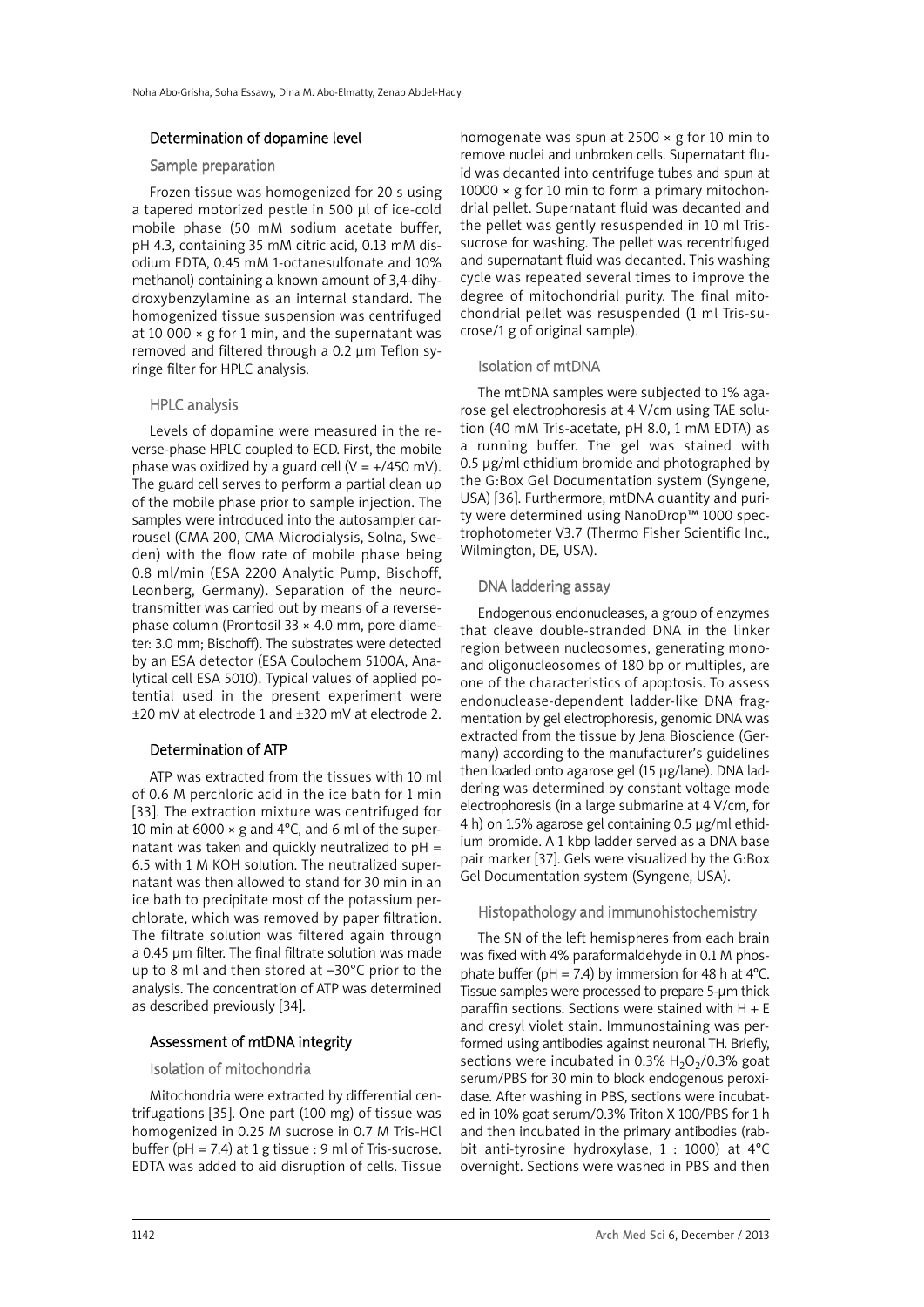

Figure 1. Forelimbs and hind limbs stride length (cm) in the experimental groups. A - Stride length measured at the end of week 1. B – Stride length measured at the end of week 5. MPTP induced a difference between the forelimbs and hind limbs mean stride length at the end of week 1 and 5. Levodopa or stem cell therapy ameliorated the difference between the forelimbs and hind limbs stride length compared to the MPTP group at week 5. Results are mean ± SEM and were analyzed using one-way ANOVA and Bonferroni post-hoc test. Six multiple comparisons were made among groups

*\*p < 0.05 compared to forelimbs stride length in the MPTP group, MPTP – 1-methyl-4-phenyl-1,2,3,6-tetrahydropyridine*

incubated in the secondary antibody (biotinylated goat antimouse IgG, 1 : 500) for 1 h. The avidin-biotin complex method was used to detect the secondary antibody (ABC elite kit, Vector laboratories, Burlingame, CA) and the reaction product was visualized by 3,3'-diaminobenzidine tetrachloride. Finally sections were counterstained in Mayer's hematoxylin, dehydrated, cleared and mounted. Control sections for TH were incubated with mouse IgG (0.2 µg/ml, Sigma). Using the light microscope, histological sections of SNpc were examined for quantitative assessment of neuronal population and percentage in TH immunostained sections. The number of TH positive neurons with distinct nuclei was estimated by manual counting and then divided by the total number of neurons in the examined fields to obtain the percentage of positive cells. Five high power fields were assessed per section and 3 sections were examined per mouse.

#### Statistical analysis

Data were expressed as mean ± SEM and analyzed using the Statistical Package of Social Sciences (SPSS program, version 17, SPSS Inc., Chicago, IL, USA). The difference of mean values among groups was assessed by using one-way analysis of variance (ANOVA) followed by Bonferroni's multiple comparisons test. All p values reported are two-tailed and *p* < 0.05 was considered significant. All possible comparisons were made among groups, amounting to six multiple comparisons for each variable.

#### Results

#### Functional assessment

Stride length quantitative gait analysis test

The results of the current study showed that there was a difference between the stride length of forelimbs and hind limbs of mice at week 1 in group II, III and IV (Figure 1 A). However, at week 5, a difference in mean stride length was observed only in group II (MPTP group) ( $p < 0.05$ , Figure 1 B). Treatment with levodopa/carbidopa or stem cells abolished the difference in the stride length compared to the MPTP group (Figure 1 B).

#### Grid walking test

At the end of week 1, group II, III and IV showed more foot slip errors in the grid walking test as compared with the saline group. At the end of week 5, mice treated with levodopa/carbidopa or stem cells decreased the percentage of foot slip errors compared to the MPTP group at the end of week 5. Importantly, mice treated with stem cells showed



Figure 2. The percentage of foot slips in the experimental groups in the grid walking test. The MPTP induced higher foot slip errors compared to the saline group at week 1 and 5. Treatment with levodopa or stem cells decreased the percentage of foot slip errors at the end of week 5 compared to the MPTP group. Results are mean ± SEM and were analyzed using one-way ANOVA and Bonferroni post-hoc test. Six multiple comparisons were made among groups *†p < 0.05 compared to saline group, ‡p < 0.05 compared to MPTP group, \$p < 0.05 compared to levodopa group, MPTP – 1-methyl-4-phenyl-1,2,3,6-tetrahydropyridine*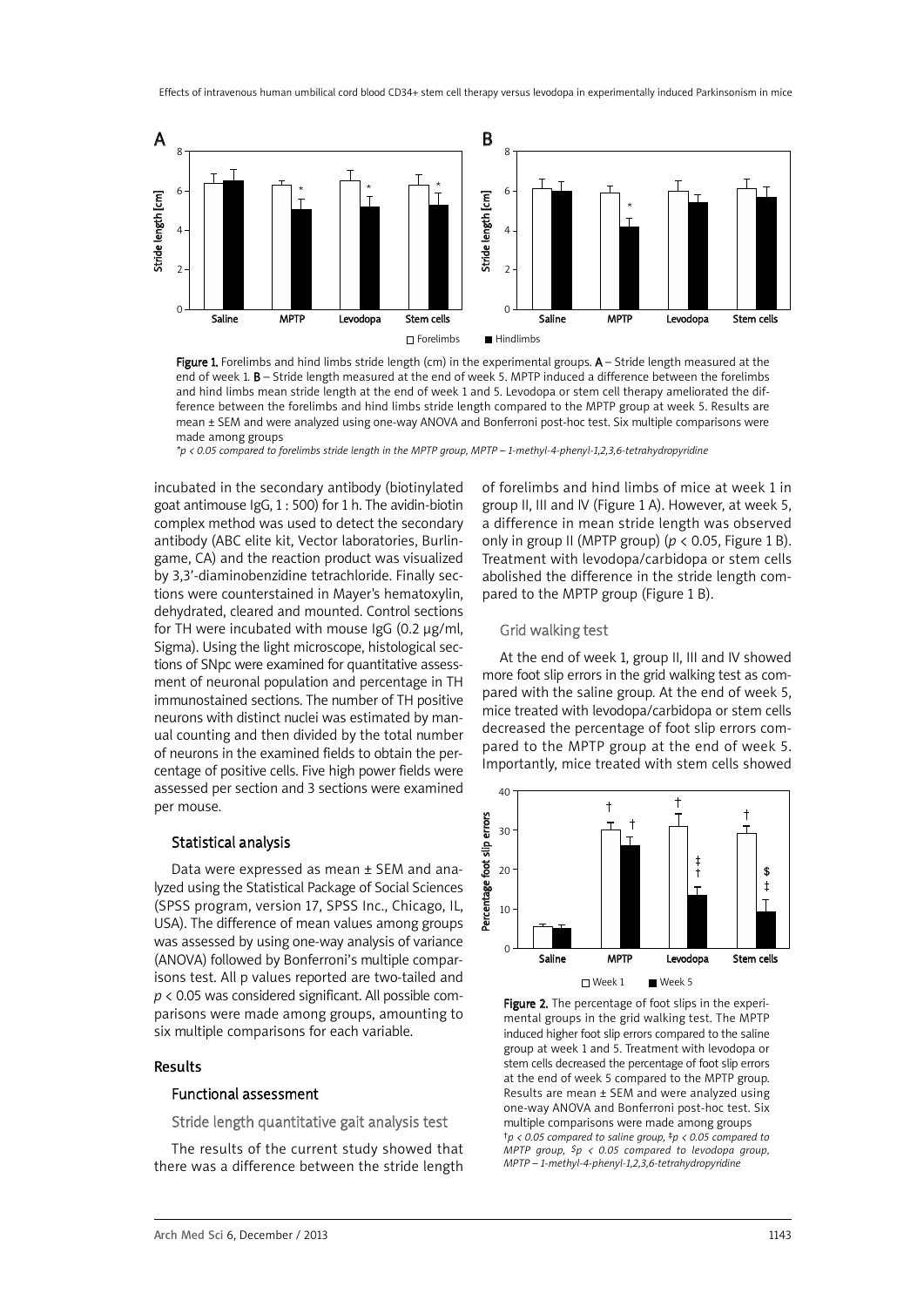fewer errors as compared to the levodopa group (*p* < 0.05, Figure 2).

#### Open field test

Mice treated with MPTP showed poor mobility in the open field test. At the end of week 1, the ambulation (Figure 3 A), activity index (Figure 3 C) and mobility duration (Figure 3 D) were decreased, whereas the number of stops did not differ significantly compared to the saline group (Figure 3 B). At the end of week 5, the ambulation, the activity factor and the mobility duration were greater, whereas the number of stops was lower in levodopa and stem cell groups compared to the MPTP group. Stem cell therapy was superior compared to levodopa/carbidopa in improving all the abovementioned parameters, with the exception of the number of stops ( $p < 0.05$ , Figures 3 A–D).

#### Real-time PCR analysis for identification of human Sry gene in female mice

Genomic DNA was isolated from the SNpc of female mice recipients, of the stem cell group, at the end of the study and HUCB CD34+ stem cell transplantation. DNA from normal human females and males was used as negative and positive controls, respectively.

Within the stem cell injected group (12 mice), the PCR product could be amplified from the regenerating SNpc of nine female mice, so 75% of SNpc samples were positive for presence of the Sry gene while 25% of SNpc samples were negative for presence of the Sry gene.

The PCR product was also detected in DNA from normal human males but was absent in DNA from normal human untransplanted females, demonstrating the specificity of the assay (Figure 4).

#### Dopamine and ATP levels

MPTP-treated mice showed a decrease in dopamine and ATP levels compared to the saline group. Treatment with levodopa/carbidopa or stem cells increased these parameters compared to the MPTP group. Dopamine and ATP levels are less reduced by MPTP after CD34+ stem cell injection (*p* < 0.05, Figures 5 A, B).

#### Mitochondrial DNA integrity and fragmentation of nuclear DNA

In saline-treated mice, the intact form of mtD-NA was electrophoresed as a major band of approximately 16.5 kb (lanes 1, 2). On the other hand, administration of MPTP markedly decreased the amounts of intact mtDNA in the brain tissue (lanes



Figure 3. The motor performance of mice in the open field test. Mice were observed for the ambulation (A), number of stops (B), activity factor (C) and mobility duration (D) in a 5-minute session. The MPTP group showed a decrease in ambulation, activity factor and mobility duration compared to the saline group at week 1 and 5. Treatment with levodopa or stem cells improved these parameters as compared to the MPTP group at the end of week 5. Results are mean ± SEM and were analyzed using one-way ANOVA and Bonferroni post-hoc test. Six multiple comparisons were made among groups for each variable

tp < 0.05 compared to saline group, +p < 0.05 compared to MPTP group, Sp < 0.05 compared to levodopa group, MPTP - 1-methyl-4*phenyl-1,2,3,6-tetrahydropyridine*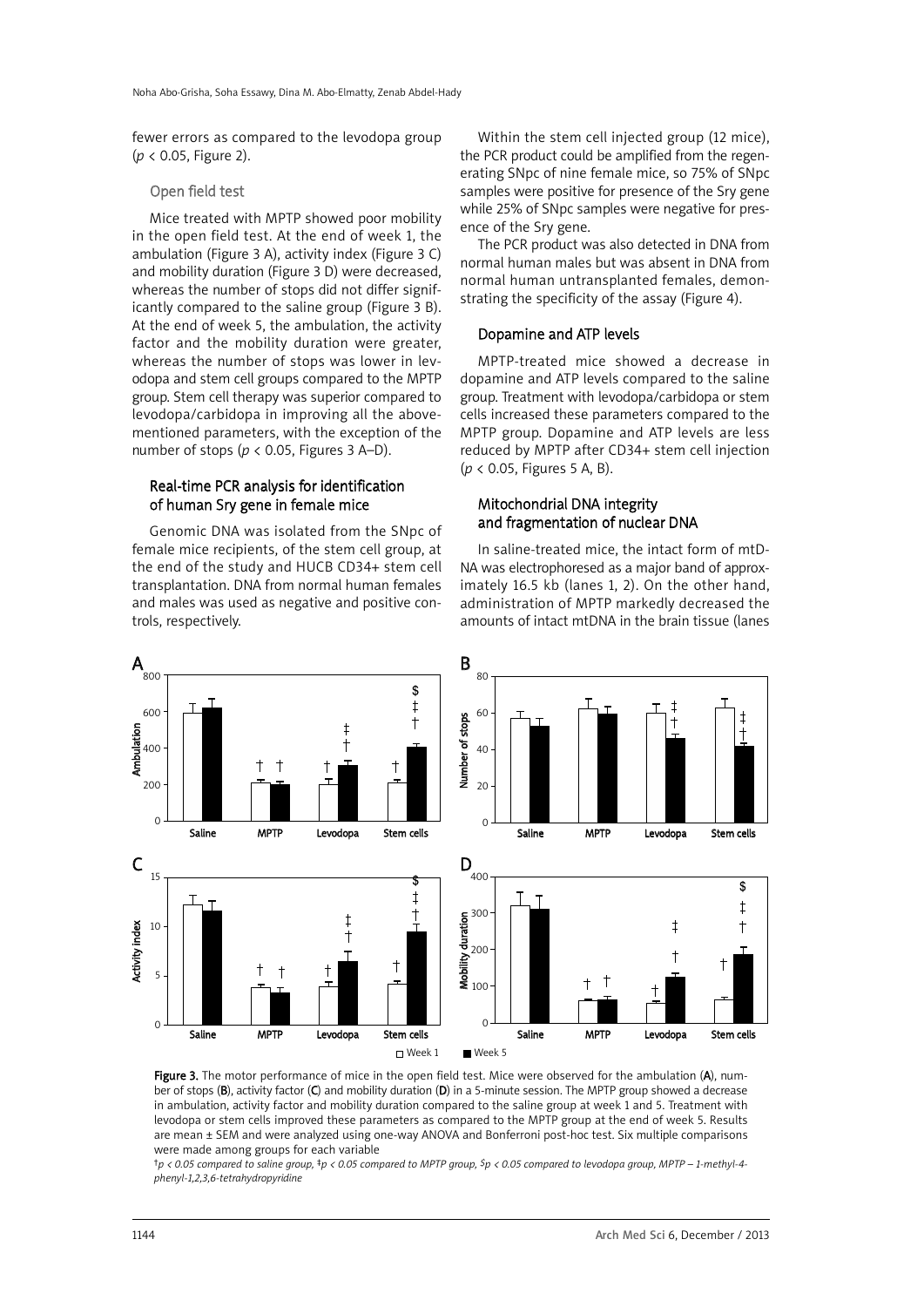5, 6). However, mtDNA from mice treated with levodopa/carbidopa (lanes 7, 8) and stem cells (lanes 3, 4) was electrophoresed in its intact form (single band) (Figure 6 A). The MPTP administration resulted in a marked decrease in the amount of intact nDNA in brain tissues (Figure 6 B). Moreover, a dramatic oligonucleosome-length degradation of DNA was observed, characterized by mixed smearing and laddering (lane 5). No appreciable fragmentation of nDNA was found to occur in animals treated with levodopa/carbidopa (lanes 6, 7, 8) and stem cells (lanes 2, 3, 4). However, only 5 mice treated with levodopa/carbidopa showed mild smearing (data not shown), while the other 7 mice of this group showed total ladder and smear negativity. Such mild smearing may be attributed to the residual damage in the heavily injured cells associated with the ongoing recovery, repair and renovation processes. In the MPTP-treated group, a decline was observed in the brain tissue content of mtDNA, as compared to that of the saline group ( $p < 0.05$ , Figure 6 C). However, improvement of the mtDNA content was observed upon treatment with stem cells. The integrity of mtDNA from the levodopa/carbidopa group (lanes 7, 8) was apparently damaged.

## Histopathological examination and immunostaining

H + E stained sections in the SNpc of the saline group showed a cell-rich region with abundant large and medium sized neurons with vesicular nuclei. Sections from MPTP and levodopa groups showed similar neuronal degeneration. In the CD34+ stem cell treated animals, the reduction of the dopamine cells produced by the MPTP is counteracted (Figure 7 A).

With cresyl violet stain, abundant purple Nissl granules were detected in the perikarya and dendrites of nigral neurons in the saline group. The MPTP group revealed decreased purple Nissl granules. Treatment with levodopa/carbidopa resulted in increased purple Nissl granules; however, stem cell therapy revealed



Figure 4. Real-time PCR analysis for identification of human Sry gene in the female mice brain of the stem cell group. The PCR product could be amplified from the regenerating SNpc of nine female mice, so 75% of SNpc samples were positive for presence of the Sry gene while 25% of SNpc samples were negative for presence of the Sry gene

purple Nissl granules of nigral neurons more or less similar to those of the saline group (Figure 7 B).

Regarding TH immunostaining, the saline group revealed abundant TH-immunopositive neurons in the SNpc. The MPTP group showed a marked loss in TH-immunopositive neurons (Figure 8 A) with a decrease in the mean percentage of TH-positive neurons compared to the saline group (Figure 8 B). THimmunopositive neurons in the levodopa group showed a microscopic picture similar to the MPTP group with a mean percentage of 38.5 ±3.14% (Figures 8 A, B), while in the stem cell group there was a marked increase of TH-immunopositive neurons with a mean percentage of 56.6 ±4.18% that was greater compared to the levodopa group ( $p < 0.05$ , Figure 8 B).

#### Discussion

The current study aimed to explore the curative effect of intravenous HUCB CD34+ stem cell



Figure 5. Dopamine (A) and ATP (B) levels in the experimental groups at the end of week 5 dopamine and ATP levels were markedly decreased in the MPTP group compared to the saline group. Treatment with levodopa or stem cells increased the dopamine and ATP levels compared to the MPTP group. Results are expressed as mean ± SEM and were analyzed using one-way ANOVA and Bonferroni post-hoc test. Six multiple comparisons were made among groups for each variable

 $tp$  < 0.05 compared to saline group,  $tp$  < 0.05 compared to MPTP group,  $Sp$  < 0.05 compared to levodopa group, MPTP – 1-methyl-4*phenyl-1,2,3,6-tetrahydropyridine*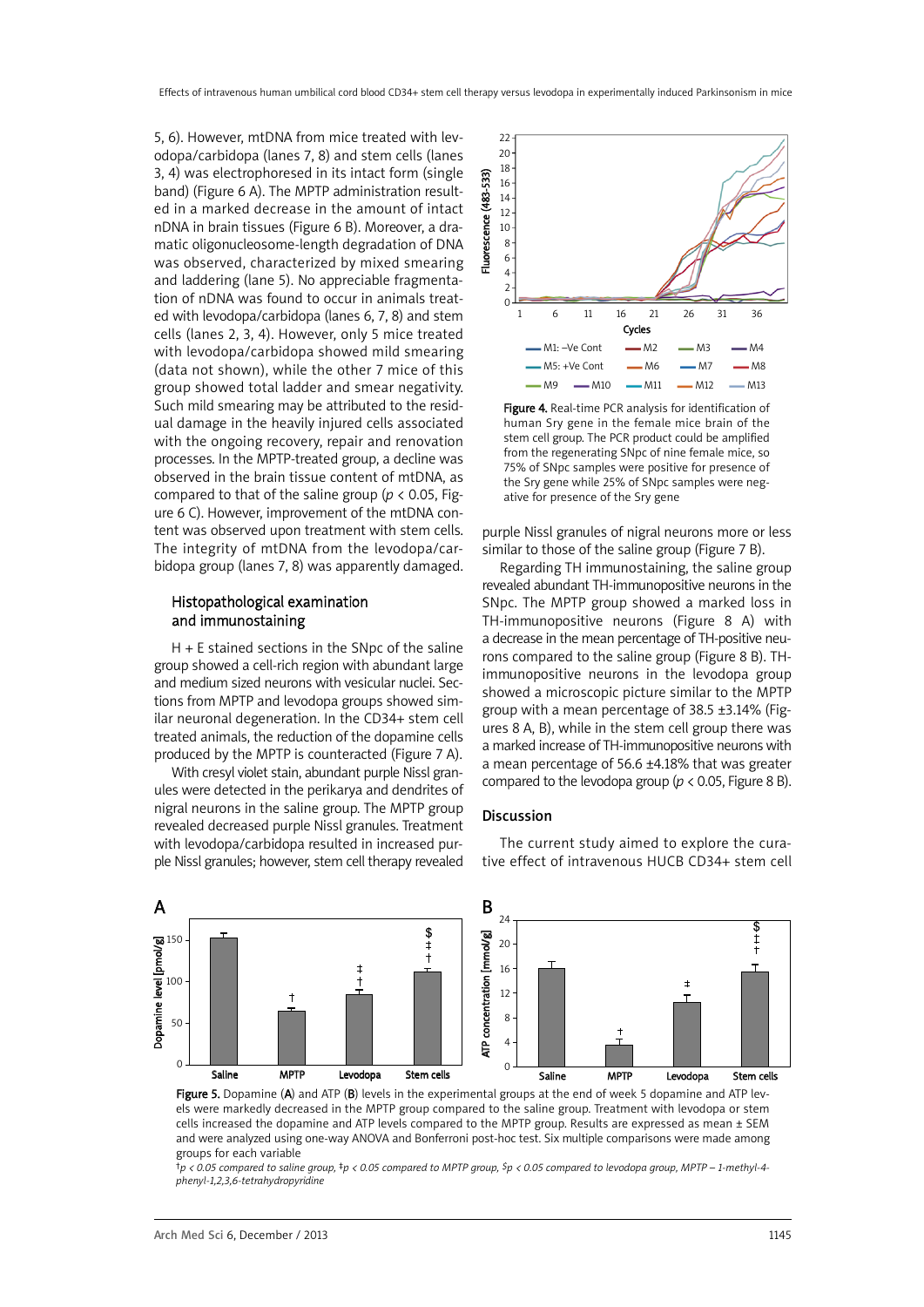

Figure 6. Mitochondrial DNA (mtDNA) and nuclear DNA (nDNA) in the experimental groups.  $A$ mtDNA of the experimental groups, lanes 1, 2: intact mtDNA isolated from saline group; lanes 3, 4: mtDNA samples isolated from stem cell group; lanes 5, 6: mtDNA samples isolated from MPTP group; lanes 7, 8: mtDNA samples isolated from levodopa group.  $B -$  The integrity of nDNA of the experimental groups. Lane M, 1 kb DNA ladder; lane 1, 2 intact nDNA isolated from of saline group; lane 3 and lane 4, nDNA; isolated from MPTP group, lane 5, lane 6, nDNA isolated from sample from stem cell group; lane 7, lane 8, nDNA isolated from levodopa group. C – mtDNA concentration in the brain tissues of experimental groups. MPTP induced significant mtD-NA damage compared to the saline group. The MPTP-induced mtDNA damage was significantly decreased upon administration of stem cells. Results are expressed as mean ± SEM and were analyzed using one-way ANOVA and Bonferroni post-hoc test. Six multiple comparisons were made among groups *†p < 0.05 compared to saline group, ‡p < 0.05 compared to MPTP group, \$p < 0.05 compared to levodopa group, MPTP – 1-methyl-4-phenyl-1,2,3,6-tetrahydropyridine*

therapy to treat parkinsonian mice experimentally. In agreement with previous studies, MPTP-treated mice exhibited impaired motor activity in the gait analysis, grid walking and open-field tests along with a decrease in striatal dopamine level [38, 39].

Studies demonstrated that soon after the systemic administration of MPTP, its active metabolite, MPP+, concentrates in the mitochondrial matrix, where it binds to complex I of the ETC. This binding interrupts the movement of electrons along the ETC, leading to increased production of reactive oxygen species, mitochondrial injury and decrease in respiratory function associated with a drop in ATP production [40]. This phenomenon is found only in susceptible areas of the brain such as the ventral midbrain and striatum [41]. Similarly, the current study revealed that administration of MPTP disrupted the integrity and amount of intact mtDNA and striatal ATP level. Moreover, a decrease in genomic nDNA and a dramatic oligonucleosomelength degradation of nDNA were observed. In accordance, Hoang *et al*. [42] found that not only mtDNA but also nDNA is a target for the MPTP insult and DNA damage that may contribute to the neurodegenerative process in PD.

Tyrosine hydroxylase immunoreactivity in SNpc dopaminergic neurons was affected by administration of MPTP. Consistently, MPTP through mitochondrial complex 1 inhibition induced a loss in TH immunoreactivity and a consequent decline in dopamine [43, 44]. In neurotoxic models of Parkinsonism, parkinsonism-like symptoms are detectable only when markers of dopaminergic neurons in the SN fall below 20–40% of normal values [45].

Levodopa produces behavioral enhancement/ reversal of Parkinsonian symptoms in animal models of PD, as well as in PD patients [46, 47]. In contrast, Hwang *et al*. [48] reported a negative effect of levodopa in an open-field test and explained that as the potential nigrostriatal pathway-dependent motor deficits could be detected by measuring special tasks as stride length and grid walking tests that are considered among the sensitive measures of behavioral changes in an MPTP mouse model of PD [49]. In the current study, treatment with levodopa increased striatal dopamine, ATP and the amount of intact mtDNA, while it abolished the ladder pattern of nDNA cleavage in brain tissues of MPTP-treated mice. Therefore, it apparently provided treatment against MPTP-induced apoptosis. The beneficial effects of levodopa can be explained according to the fact that within SN, MPTP leads to the formation of free radicals that react with membrane lipids and cause cell death [50], and levodopa treatment correlates negatively with peripheral endogenous and/or exogenous lipid peroxidation in a dose-dependent way [50]. These results may indicate that levodopa can act as an antioxidant in plasma.

Levodopa showed a microscopic picture that is similar to the MPTP group in spite of improving the motor function and the biochemical parameters.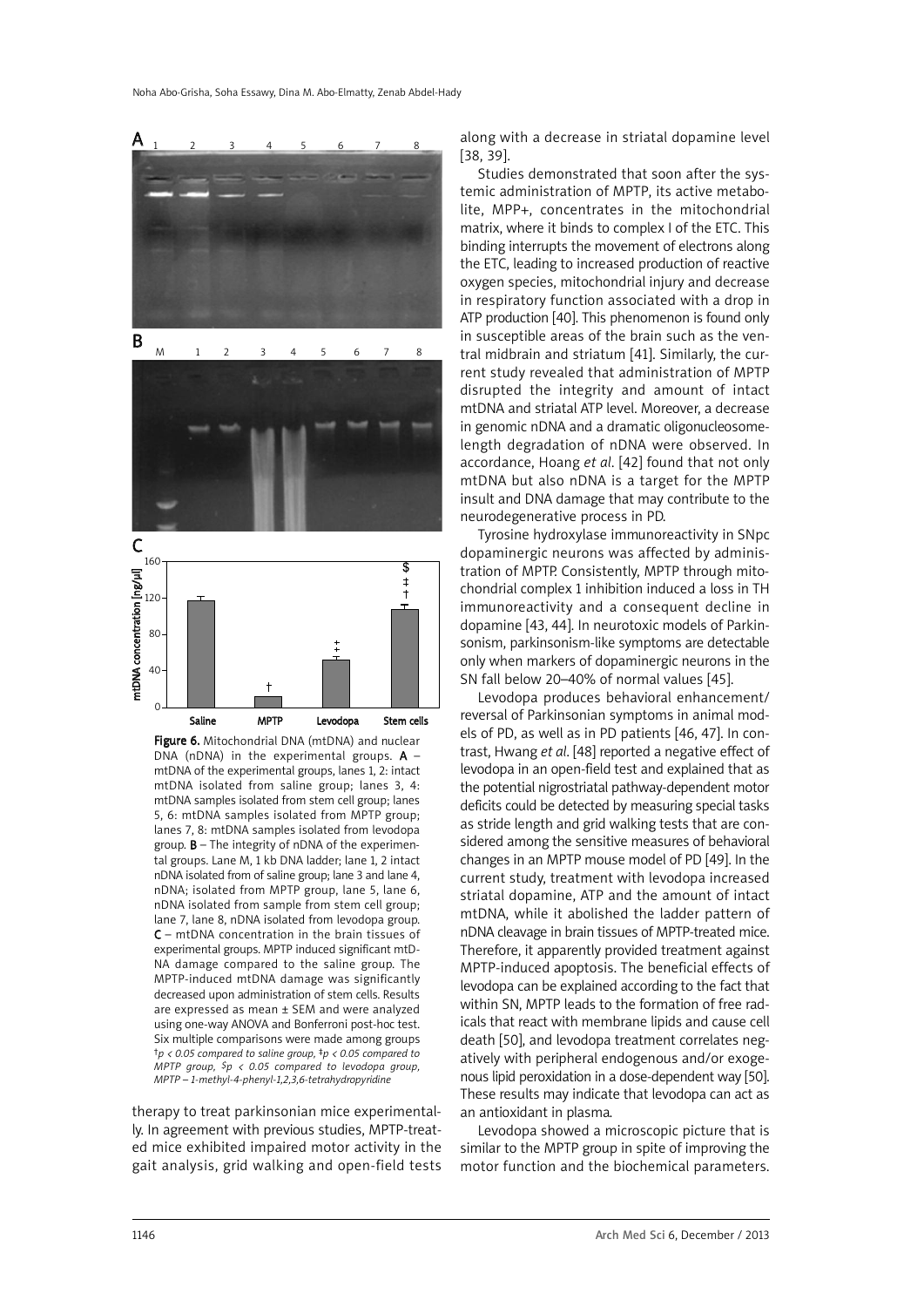

Figure 7. Sections from the substantia nigra in experimental groups stained with hematoxylin and eosin (H + E; 400×) (A) or cresyl fast violet (600×) (B).  $A - H + E$  staining of substantia nigra from saline-treated mice showed a cell-rich region full of abundant large and medium sized neurons with vesicular nuclei, substantia nigra pars compacta (SNpc) and a cell-poor substantia nigra pars reticularis (SNpr). The MPTP group showed neuronal degeneration in SNpc. The levodopa group showed neuronal degeneration in the SNpc similar to the MPTP group. The stem cell group showed a marked increase of the neuronal population in SNpc. B – Cresyl fast violet staining indicated that SNpc taken from the saline group showed large abundant purple Nissl granules (arrows) in the perikarya and dendrites of nigral neurons. The MPTP group showed decreased purple Nissl granules (arrows) in the perikarya and dendrites of nigral neurons. The levodopa group showed purple Nissl granules (arrows) in the perikarya and dendrites of a few nigral neurons. The stem cell group showed purple Nissl granules (arrows) in the perikarya and dendrites of nigral neurons similar to that of the saline group *MPTP – 1-methyl-4-phenyl-1,2,3,6-tetrahydropyridine*

Levodopa led to an increase in striatal dopamine level and this was reflected by motor improvement without a beneficial effect on the damaged dopaminergic neurons. This can be explained as levodopa is a catechol-containing compound that may undergo autoxidation *in vivo* in the striatal extracellular compartment, with the consequent generation of quinone derivatives and superoxide anion that cause oxidative stress and lead to neuronal destruction by necrosis [51]. Moreover, patients with early PD often respond well to dopaminergic medications with few clinical fluctuations. This is likely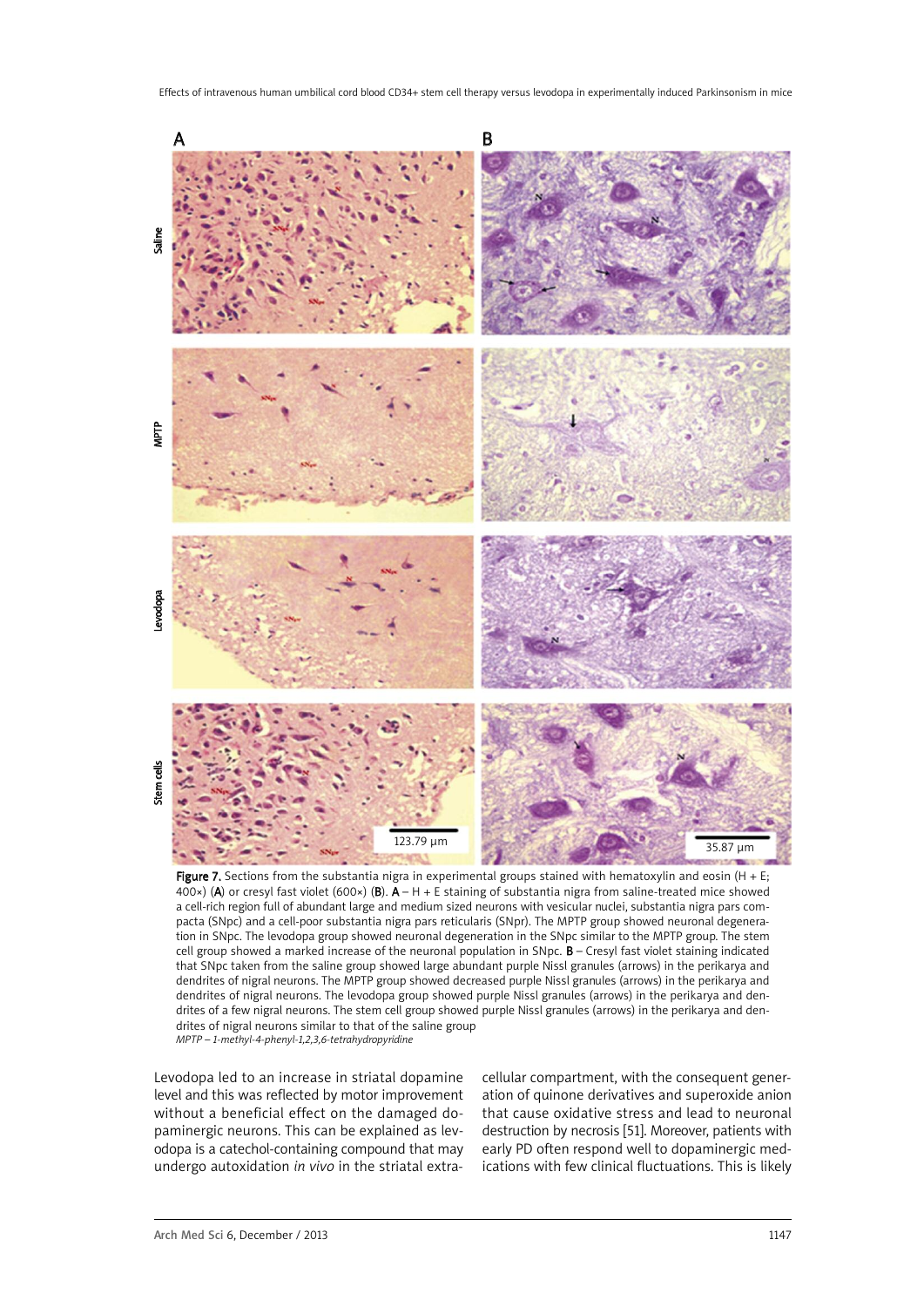

tia nigra pars compacta (SNpc). The MPTP group showed marked loss of TH-immunopositive neurons in the SNpc. The levodopa group showed marked loss of TH-immunopositive neurons in the SNpc similar to the MPTP group. The stem cell group showed marked increase of TH-immunopositive neurons in the SNpc. DAB and Mayer's hematoxylin counterstaining (200×, left column and 400 $\times$ , right column). **B** – The mean percentage of TH-immunopositive neurons in the SNpc in the experimental groups. The mean percentage of TH-positive neurons in the MPTP group was significantly decreased compared to the saline group. Treatment with stem cells increased this mean percentage compared to the MPTP group. Results are mean ± SEM and were analyzed using one-way ANOVA and Bonferroni post-hoc test. Six multiple comparisons were made among groups *†p < 0.05 compared to saline group, ‡p < 0.05 compared to MPTP group, \$p < 0.05 compared to levodopa group, MPTP – 1-methyl-4-phenyl-1,2,3,6-tetrahydropyridine*

40 20  $\Omega$ 

Saline MPTP Levodopa Stem cells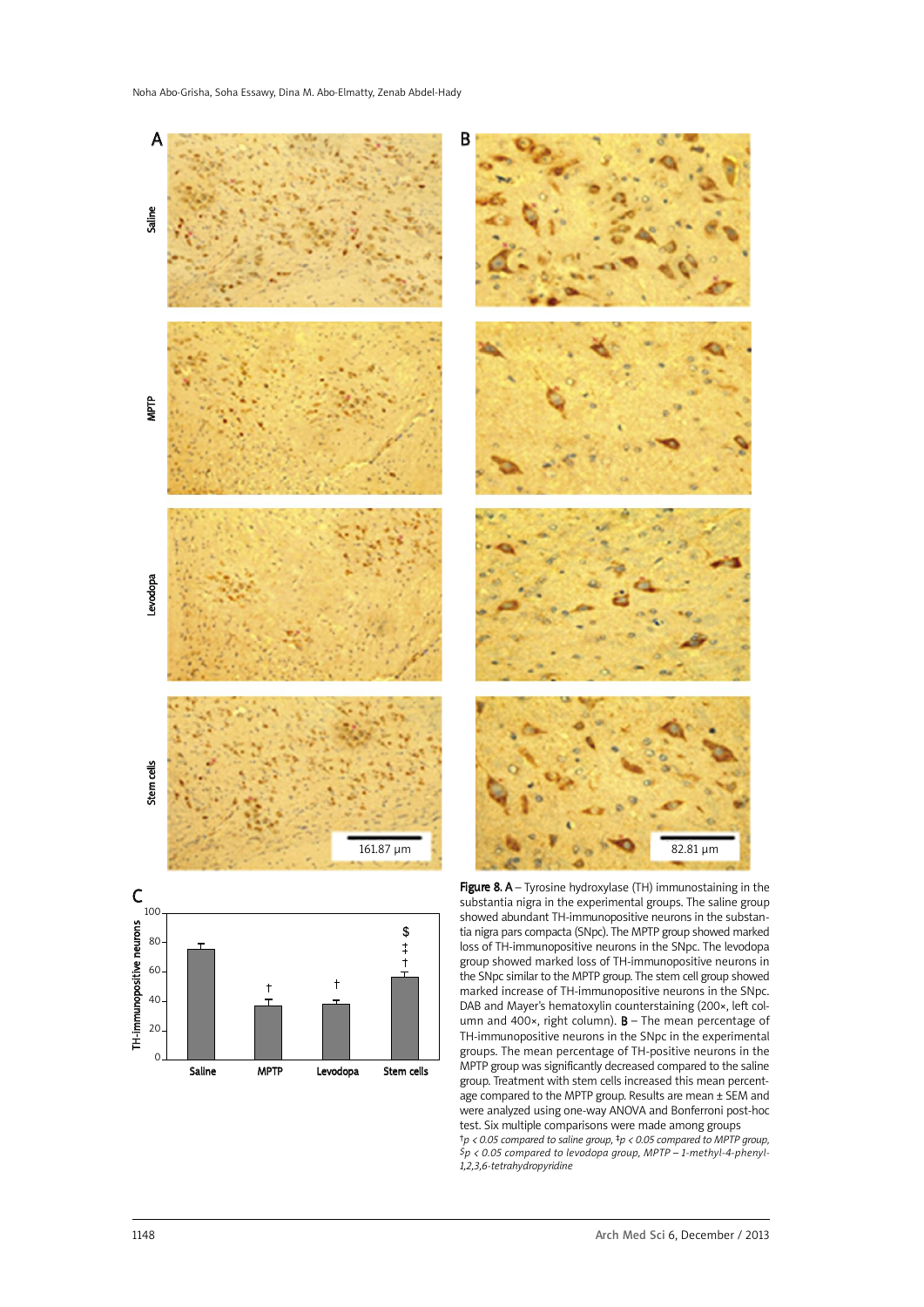due to the up-regulation of nigropallidal dopaminergic projection to the globus pallidus internus (GPi), reducing inhibitory output from GPi to the thalamus. In more advanced Parkinson's, loss of nigropallidal upregulation may result in alteration of the firing pattern of GPi from tonic to burst firing, heralding the onset of motor complications [52].

In the present study, treatment with CD34+ stem cells improved locomotor activity, dopamine and ATP levels, as well as mtDNA and nDNA integrity. In accordance, I.V. HUCB stem cell therapy was reported to restore dopaminergic function in humans [53] and delayed the onset of symptoms and death of Parkinsonian mice [54].

DNA damage and cell death after injection of MPTP lead to a dramatic increase in the levels of secreted stress signals – chemokines, cytokines, and proteolytic enzymes – in many organs as part of the regeneration and repair process, which have profound impacts on stem cell migration and repopulation [55]. Stem cells were reported to grow in the presence of different tissue types such as heart, lung and nerve tissue. The stem cells differentiate into the same type of cells that were surrounding them [56].

The beneficial effects of stem cells in neuronal damage can be explained also as they produce neurotrophic factors, enhance angiogenesis, secrete numerous angiogenic factors, and reduce inflammation, apoptotic protection and nerve fiber reorganization [57, 58]. However, neuroregenerative therapies should be tested for their potential clinical use [59, 60].

In the current study, stem cell therapy improved MPTP-induced dopaminergic degeneration and induced a marked increase of TH-immunopositive neurons. Similarly, stem cells can differentiate into dopaminergic neurons that reinnervate the denervated striatum and become functionally integrated, restoring striatal dopamine release [61]. Stem cell transplantation and activation of endogenous neurogenesis represents currently one of the most promising therapeutic approaches to CNS repair in neuroregenerative medicine [62]. In the present study, functional assessment agreed with the biochemical and histopathologic assessment for CD34+ stem cell therapy. The beneficial effect of stem cells over levodopa was also in accordance with Lindvall and Björklund [61], who stated that transplantation of human embryonic stem cells has provided proof of the principle that neuronal replacement can work in PD patients.

In conclusion, CD34+ stem cells improved the motor function, ameliorated striatal dopamine and ATP levels, and restored mtDNA and nDNA integrity, in addition to increasing TH immunostaining in the SNpc of MPTP-parkinsonian mice. These effects were superior to those produced by levodopa. Stem cells

as an alternative neuronal source can be employed to generate mature dopaminergic neurons to innervate the affected striatum in PD. Further studies are needed to explore other possible mechanisms involved in the neuroprotective effect of CD34+ stem cells in experimental models of PD and to determine the clinical benefit of using such therapy.

#### **References**

- 1. Kramberger MG, Stukovnik V, Cus A, et al. Parkinson's disease dementia: clinical correlates of brain spect perfusion and treatment. Psychiatr Danub 2010; 22: 446-9.
- 2. Liu B. Modulation of microglia pro-inflammatory and neurotoxic activity for the treatment of Parkinson's disease. AAPS J 2006; 8: 606-21.
- 3. Lang AE, Lozano AM. Parkinson's disease (first of two parts). N Engl J Med 1998; 339: 1044-53.
- 4. Fernandez-Espejo E. Pathogenesis of Parkinson's disease: prospects of neuroprotective and restorative therapies. Mol Neurobiol 2004; 29: 15-30.
- 5. Hunot S, Hirsch EC. Neuroinflammatory processes in Parkinson's disease. Ann Neurol 2003; 3: 49-58.
- 6. Lin MT, Beal MF. Mitochondrial dysfunction and oxidative stress in neurodegenerative diseases. Nature 2006; 443: 787-93.
- 7. Dehay B, Bezard E. New animal models of Parkinson's disease. Mov Disord 2011; 26: 1198-205.
- 8. Sławek J. Levodopa in the treatment of Parkinson disease: yesterday and today [Polish]. Neurol Neurochir Pol 2012; 46: 63-75.
- 9. Nishida N, Murakami T, Kadoh K, et al. Subthalamic nucleus deep brain stimulation restores normal rapid eye movement sleep in Parkinson's disease. Mov Disord 2011; 26: 2418-22.
- 10. Lindvall O, Kokaia Z. Stem cells in human neurodegenerative disorders: time for clinical translation? J Clin Invest 2010; 120: 29-40.
- 11. Chen N, Hudson JE, Walczak P, et al. Human umbilical cord blood progenitors: the potential of these hematopoietic cells to become neural. Stem Cells 2005; 23: 1560-70.
- 12. Rosenkranz K, Meier C. Umbilical cord blood cell transplantation after brain ischemia: from recovery of function to cellular mechanisms. Ann Anat 2011; 193: 371-9.
- 13. Arien-Zakay H, Lazarovici P, Nagler A. Tissue regeneration potential in human umbilical cord blood. Best Pract Res Clin Haematol 2010; 23: 291-303.
- 14. Chen CT, Foo NH, Liu WS, Chen SH. Infusion of human umbilical cord blood cells ameliorates hind limb dysfunction in experimental spinal cord injury through antiinflammatory, vasculogenic and neurotrophic mechanisms. Pediatr Neonatol 2008; 49: 77-83.
- 15. Garbuzova-Davis S, Willing AE, Zigova T, et al. Intravenous administration of human umbilical cord blood cells in a mouse model of amyotrophic lateral sclerosis: distribution, migration, and differentiation. J Hematother Stem Cell Res 2003; 12: 255-70.
- 16. Liu WS, Chen CT, Foo NH, et al. Human umbilical cord blood cells protect against hypothalamic apoptosis and systemic inflammation response during heatstroke in rats. Pediatr Neonatol 2009; 50: 208-16.
- 17. Ou Y, Yu S, Kaneko Y, et al. Intravenous infusion of GDNF gene-modified human umbilical cord blood CD34+ cells protects against cerebral ischemic injury in spontaneously hypertensive rats. Brain Res 2010; 1366: 217-25.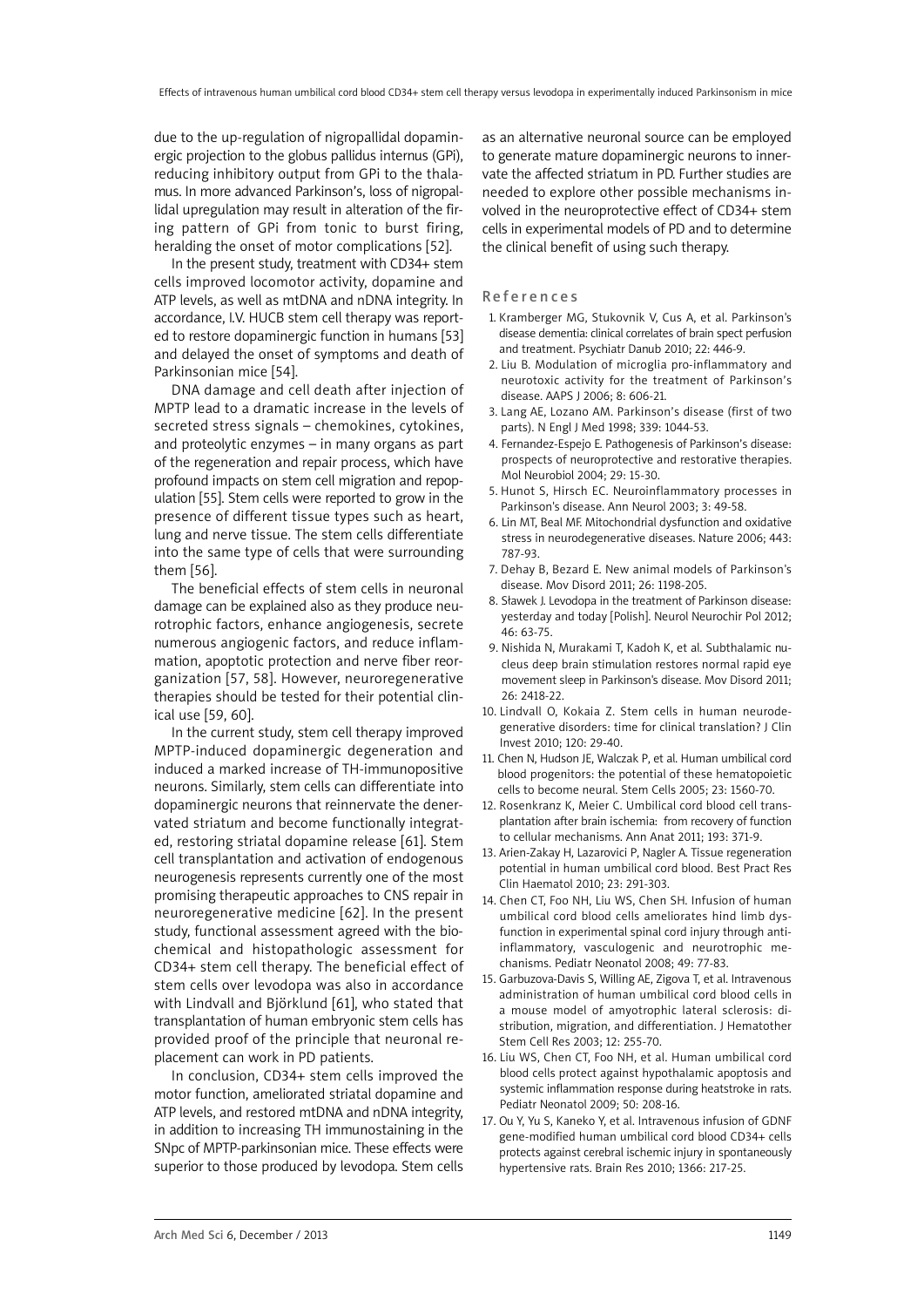- 18. Lunn JS, Sakowski SA, Hur J, Feldman EL. Stem cell technology for neurodegenerative diseases. Ann Neurol 2011; 70: 353-661.
- 19. Serra PA, Stefano P, Bianca M, Maria SD, Egidio M. The MPTP mouse model: cues on DA release and neural stem cell restorative role. Parkinsonism Relat Disord 2008; 14: 189-93.
- 20. Paillé V, Brachet P, Damier P. Role of nigral lesion in the genesis of dyskinesias in a rat model of Parkinson's disease. Neuroreport 2004; 15: 561-4.
- 21. Kim JH, Auerbach JM, Rodríguez-Gómez JA, et al. Dopamine neurons derived from embryonic stem cells function in an animal model of Parkinson's disease. Nature 2002; 418: 50-6.
- 22. Wagner JE, Kernan NA, Steinbuch M, et al. Allogeneic sibling cord blood transplantation in forty four children with malignant and non malignant disease. Lancet 1995; 346: 214-9.
- 23. Erices A, Conget P, Minguell JJ. Mesencymalprogenito cells in human umbilical cord blood. Br J Haematol 2000; 109: 235-42.
- 24. Miltenyi S, Mueller W, Weichel W, Radbruch A. High gradient magnetic cell separation with MACS. Cytometry 1990; 11: 231-8.
- 25. Armitage S, Hargreaves R, Samson D, Brennan M, Kanfer E, Navarrete C. CD34 counts to predict the adequate collection of peripheral blood progenitor cells. BM Transplant 1997; 20: 587-91.
- 26. Strober W. Trypan blue exclusion test of cell viability. Curr Protoc Immunol 2001; 21: A.3B.1-2.
- 27. Fernagut OP, Elsa D, Bertrand L, Francois T. A simple method to measure stride length as an index of nigrostriatal dysfunction in mice. J Neurosci Methods 2002; 113: 123-30.
- 28. Menet V, Prieto M, Privat A, Ribotta M. Axonal plasticity and functional recovery after spinal cord injury in mice deficient in both glial fibrillary acidic protein and vimentin genes. Proc Natl Acad Sci 2003; 100: 8999-9004.
- 29. El-Awady EE, Zaitone SA, Abd El-Hamied AS. Effect of celecoxib, meloxicam, pentoxyphillin and ramipril on experimental Parkinson's disease. Bull Fac Pharm Cairo Univ 2007; 45: 355-75.
- 30. Vogler GA. Anesthesia and analgesia. In: The laboratory rat. Suckow MA, Weisbroth SH, Franklin CL (eds.). Elsevier Academic Press, New York 2006; 627-95.
- 31. Kozina EA, Khaindrava VG, Kudrin VS, et al. Experimental modeling of functional deficiency of the nigrostriatal dopaminergic system in mice. Ross Fiziol Zh Im I M Sechenova 2010; 96: 270-82.
- 32. Wang LJ, Chen YM, George D, et al. Engraftment assessment in human and mouse liver tissue after sexmismatched liver cell transplantation by real-time quantitative PCR for Y chromosome sequences. Liver Transpl 2002; 8: 822-8.
- 33. Yang NC, Ho WM, Chen YH, Hu ML. A convenient one-step extraction of cellular ATP using boiling water for the luciferin-luciferase assay of ATP. Anal Biochem 2002; 306: 323-7.
- 34. Liu H, Jiang Y, Luo Y, Jiang W. A simple and rapid determination of ATP, ADP and AMP concentrations in pericarp tissue of litchi fruit by high performance liquid chromatography. Food Technol Biotechnol 2006; 44: 531-4.
- 35. Chappel JB, Hansford RG. Subcellular components. Butterworths, London 1969.
- 36. Chang BJ, Nishikawa M, Sato E, Utsumi K, Inoue M. L-Carnitine inhibits cisplatin-induced injury of the kidney and small intestine. Arch Biochem Biophys 2002; 405: 55-64.
- 37. Sambrook J, Maniatis T, Fritsch F. Molecular cloning, a laboratory manual. Cold Spring Harbor Laboratory Press, Cold Spring Harbor, New York 2001.
- 38. Jackson-Lewis V, Przedborski S. Protocol for the MPTP model of Parkinson's disease. Nat Protoc 2007; 2: 141-51.
- 39. Kim SN, Kim ST, Doo AR, et al. Phosphatidylinositol 3 kinase/Akt signaling pathway mediates acupunctureinduced dopaminergic neuron protection and motor function improvement in a mouse model of Parkinson's disease. Int J Neurosci 2011; 121: 562-9.
- 40. Singh N, Pillay V, Choonara YE. Advances in the treatment of Parkinson's disease. Prog Neurobiol 2007; 81: 29-44.
- 41. Khan FH, Sen T, Maiti AK, Jana S, Chatterjee U, Chakrabarti S. Inhibition of rat brain mitochondrial electron transport chain activity by dopamine oxidation products during extended in vitro incubation: implications for Parkinson's disease. BBA Mol Bas Dis 2005; 1741: 65-74.
- 42. Hoang T, Choi DK, Nagai M, et al. Neuronal NOS and cyclooxygenase-2 contribute to DNA damage in a mouse model of Parkinson disease. Free Radic Biol Med 2009; 47: 1049-56.
- 43. Aoki E, Yano R, Yokoyama H, Kato H, Araki T. Role of nuclear transcription factor kappa B (NF-kappaB) for MPTP (1-methyl-4-phenyl-1,2,3,6-tetrahyropyridine)-induced apoptosis in nigral neurons of mice. Exp Mol Pathol 2009; 86: 57-64.
- 44. Lane El, Carlsson T, Kirik D, Dunnett SB. Animals models of Parkinsonism. In: source book of models for biomedical research. Conn PM (ed.), Human Press. Inc., Totowa, N J. 2008; 313-20.
- 45. Breit S, Bouali-Benazzouz R, Popa RC, Gasser T, Benabid AL, Benazzouz A. Effects of 6-hydroxydopamine-induced severe or partial lesion of the nigrostriatal pathway on the neuronal activity of pallido-subthalamic network in the rat. Exp Neurol 2007; 205: 36-47.
- 46. Hutter-Saunders JA, Kosloski LM, McMillan JM, et al. BL-1023 improves behavior and neuronal survival in 1-methyl-4-phenyl-1,2,3,6-tetrahydropyridine-intoxicated mice. Neuroscience 2011; 180: 293-304.
- 47. O'Sullivan SS, Johnson M, Williams DR, et al. The effect of drug treatment on neurogenesis in Parkinson's disease. Mov Disord 2011; 26: 45-50.
- 48. Hwang DY, Fleming SM, Ardayfio P, et al. 3,4-Dihydroxyphenylalanine reverses the motor deficits in Pitx3 deficient Aphakia mice: behavioral characterization of a novel genetic model of Parkinson's disease. J Neurosci 2005; 25: 2132-7.
- 49. Lewis GN, Byblon WD, Walt SE. Stride length regulation in Parkinson's disease: the use of extrinsic, visual cues. Brain 2000; 123: 2077-90.
- 50. Agil A, Durán R, Barrero F, et al. Plasma lipid peroxidation in sporadic Parkinson's disease. Role of the l-dopa. J Neurol Sci 2006; 240: 31-6.
- 51. Serra PA, Esposito G, Enrico P, et al. Manganese increases L-DOPA auto-oxidation in the striatum of freely moving rats: potential implications to L-DOPA long-term therapy of Parkinson's disease. Br J Pharmacol 2000; 130: 937-45.
- 52. Schaller B, Cornelius JF, Sandu N. Molecular medicine successes in neuroscience. Mol Med 2008; 14: 361-4.
- 53. Arenas E. Towards stem cell replacement therapies for Parkinson's disease. Biochem Biophys Res Commun 2010; 396: 152-6.
- 54. Ende N, Chen R. Parkinson's disease mice and human umbilical cord blood. J Med 2002; 33: 173-80.
- 55. Ponomaryov T, Peled A, Petit I, et al. Induction of the chemokine stromal-derived factor-1 following DNA damage improves human stem cell function. J Clin Invest 2000; 106: 1331-9.
- 56. Adult stem cells can produce a wealth of cell types, science authors report. Science Daily Magazine (adapted from news release by American Association for the